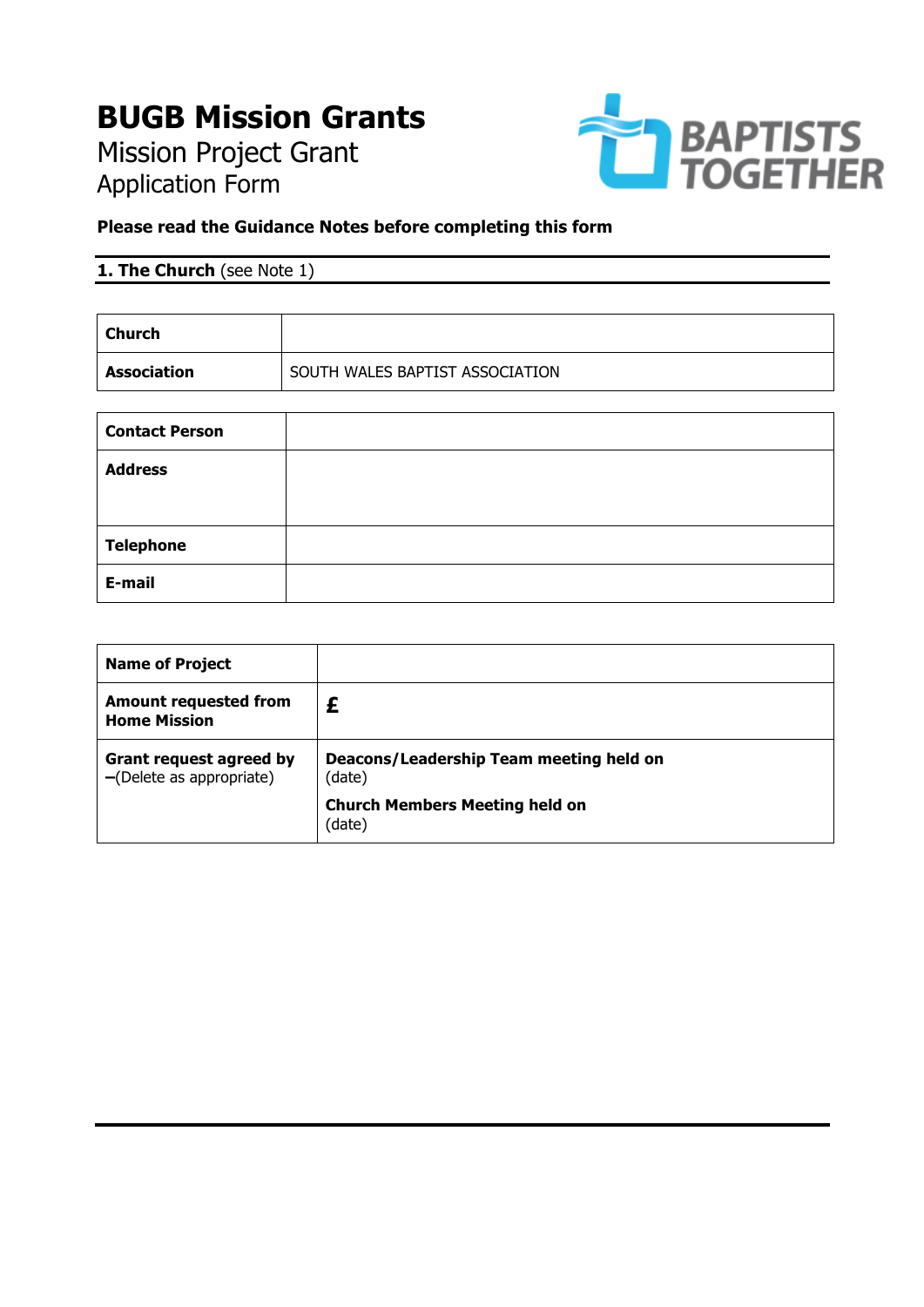**2. The Project** (see Note 2)

**Brief Description of Project**

**The nature of the project and how this fits into your church's mission strategy.**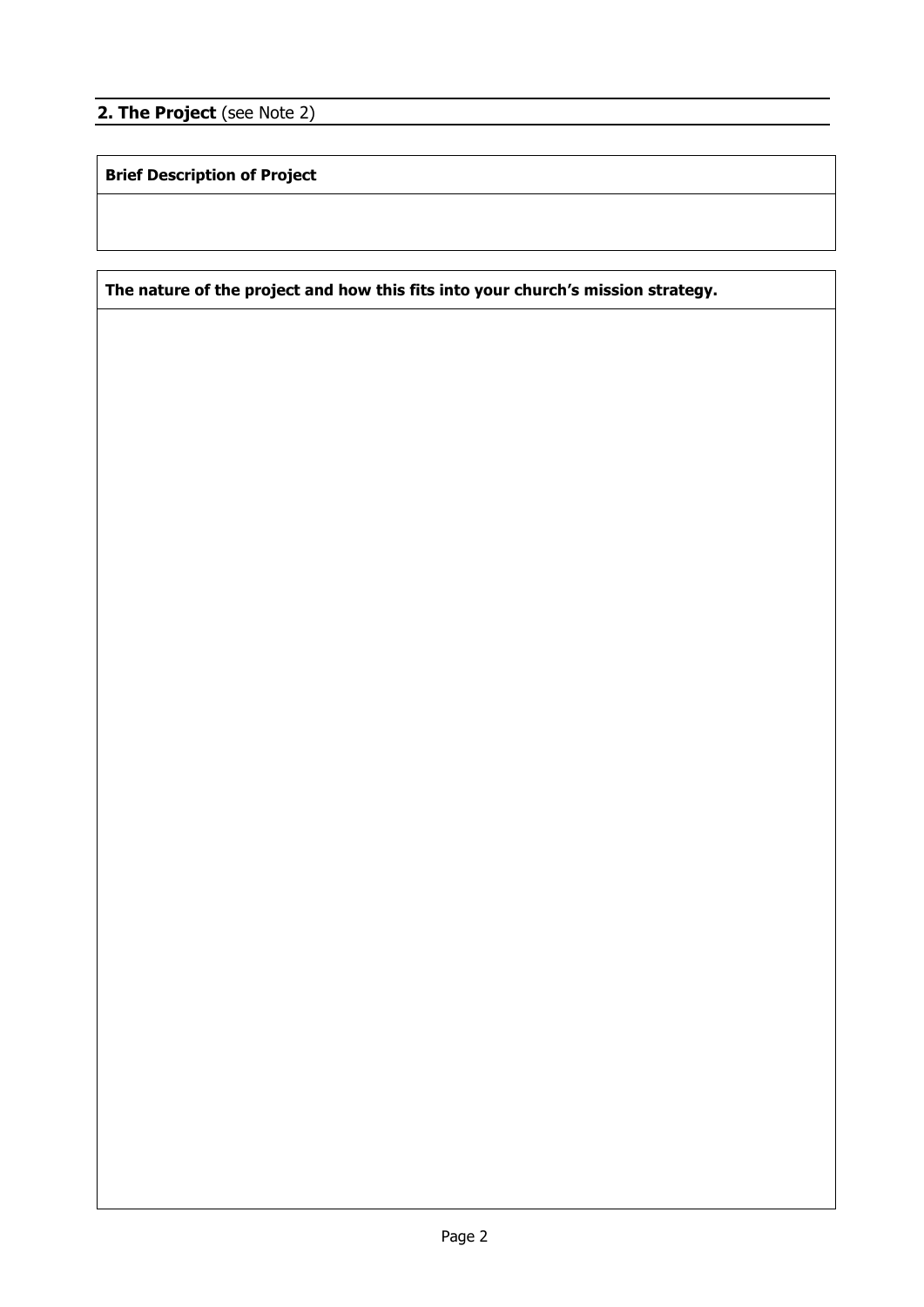#### **3. The Costs** (see Note 3)

## **3.1 Costs of the project (please itemise)**

| <b>TOTAL</b> |  |
|--------------|--|

| <b>Amount requested from Home Mission</b> |  |
|-------------------------------------------|--|
| Money to be raised elsewhere *            |  |

\* Please give details of how this is to be raised

| 3.2              | If relevant how do you propose to finance the ongoing work of the project?                                                                  |   |
|------------------|---------------------------------------------------------------------------------------------------------------------------------------------|---|
|                  |                                                                                                                                             |   |
| 3.3              | If your accounts indicate that you have the funds to resource this project yourselves please<br>explain why you are applying for this grant |   |
|                  |                                                                                                                                             |   |
| 3.4              | Please indicate when you will need the grant                                                                                                |   |
|                  |                                                                                                                                             |   |
| 3.5a             | How much did the church give to Home Mission last year?                                                                                     | £ |
| 3.5 <sub>b</sub> | How much is the church intending to give to Home Mission this year?                                                                         | £ |

| <b>Signed</b> |                                                                |  |
|---------------|----------------------------------------------------------------|--|
|               |                                                                |  |
|               | On behalf of music continuum controlled and the Baptist Church |  |